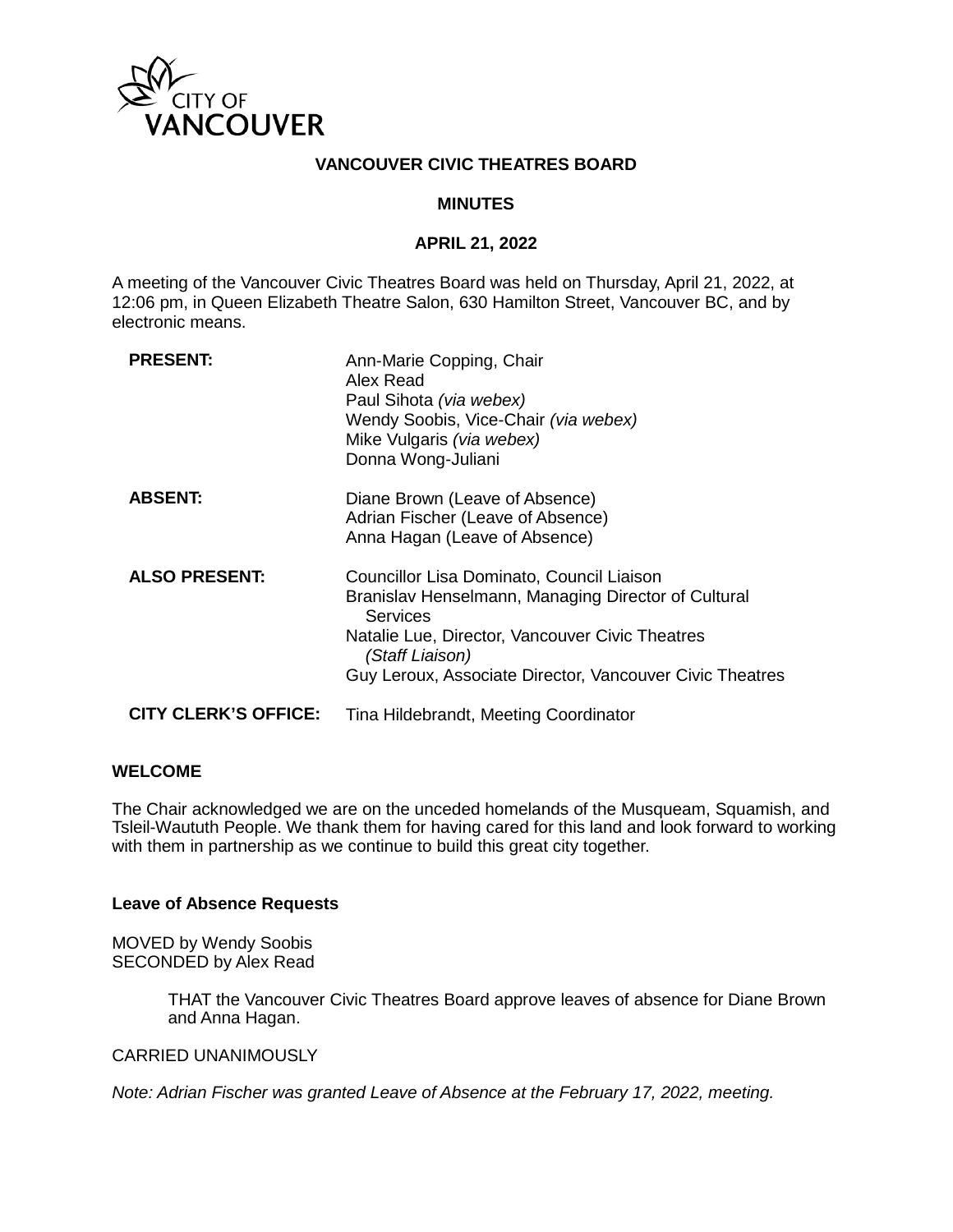## **Approval of Minutes – March 17, 2022**

MOVED by Donna Wong-Juliani SECONDED by Alex Read

> THAT the Vancouver Civic Theatres Board approve the Minutes from the meeting of Thursday, March 17, 2022, as circulated.

CARRIED UNANIMOUSLY

## **VARY AGENDA**

MOVED by Wendy Soobis SECONDED by Donna Wong-Juliani

> THAT the Vancouver Civic Theatres Board vary the agenda in order to meet In Camera prior to considering Item 5 on the agenda.

CARRIED UNANIMOUSLY

### **IN CAMERA MEETING**

MOVED by Alex Read SECONDED by Wendy Soobis

> THAT the Vancouver Civic Theatres Board will go into a meeting later today that is closed to the public, pursuant to Section 165.2(1) of the *Vancouver Charter*, to discuss matters related to paragraph:

(e) the acquisition, disposition or expropriation of land or improvements, if the Council considers that disclosure could reasonably be expected to harm the interests of the city.

CARRIED UNANIMOUSLY

## **1. Chair's Comments**

The Chair commented on the return of live shows and how great it is to see the theatres busy again. The Chair also commended VCT staff for their excellent work.

## **2. Council Liaison's Comments**

Councillor Dominato encouraged the Board to provide input to Council on the following and responded to questions:

- [Draft 2023-2026 Capital Plan](https://vancouver.ca/news-calendar/share-your-thoughts-on-city-s-draft-2023-2026-capital-plan.aspx) scheduled for review by Council on April 26, 2022; and
- [Vancouver Plan.](https://vancouverplan.ca/)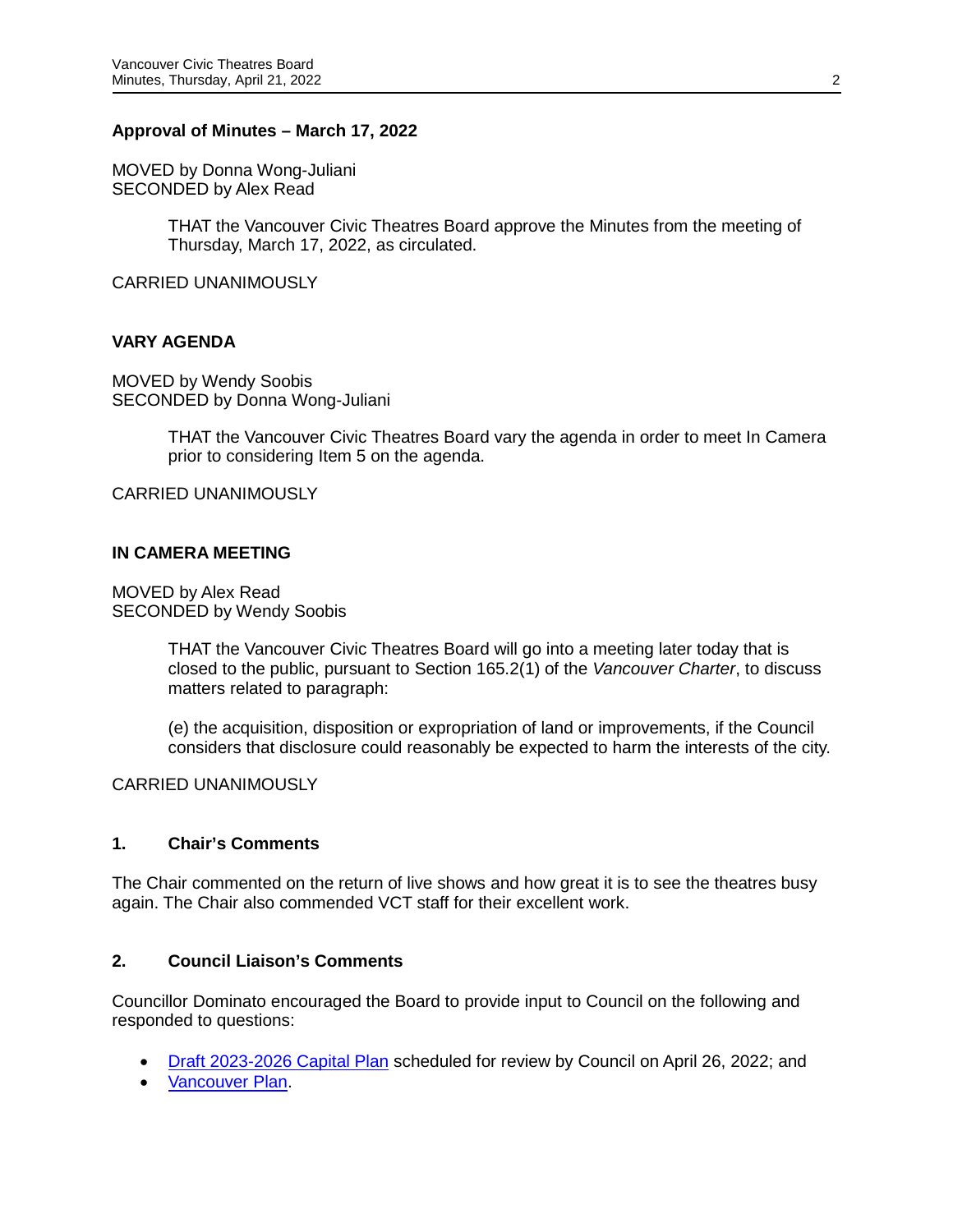# **3. Cultural Services Update**

The Managing Director of Cultural Services provided updates on the following and responded to questions:

- The Board is encouraged to provide input on the following:
	- o [Draft 2023-2026 Capital Plan;](https://vancouver.ca/news-calendar/share-your-thoughts-on-city-s-draft-2023-2026-capital-plan.aspx)
		- o [Vancouver Plan;](https://vancouverplan.ca/)

Broadway Plan: Cultural Services has a keen interest on the plan as there is the potential for inclusion of artist/rehearsal space;

Other projects of interest to the Board with further details to be presented in future: Chinatown Plan; Heritage Plan;

Commemoration Policy;

Operating grants;

Music Officer: Cultural Services is currently advertising to fill the position; and Granville Island Visioning Strategy: Council is about to release its vision.

# **4. Arts & Culture Advisory Committee (ACAC) Report**

Paul Sihota, VCTB Representative to the ACAC, provided an update, noting the ACAC will be submitting input to Council on the draft Capital Plan via letter, and responded to questions.

In discussion, the Chair asked Paul to forward a copy of the ACAC's letter to the Board for information. The Director of VCT noted there is time for the Board to submit their respective input.

*\* \* \* \* \**

*The Board recessed at 1:07 pm and reconvened at 1:45 pm.* 

*\* \* \* \* \**

# **5. Visioning Motion**

The Board considered the revised draft 2021 Visioning Road Map and draft replacement motion.

In discussion, the Chair suggested the Board could consider rescinding the initial motion passed May 13, 2021, and instead moving the replacement motion, which was drafted this spring. Board members expressed general agreement.

MOVED by Donna Wong-Juliani SECONDED by Alex Read

> THAT the Vancouver Civic Theatres Board rescind the Visioning motion passed at its Special Board Meeting on May 13, 2021.

CARRIED UNANIMOUSLY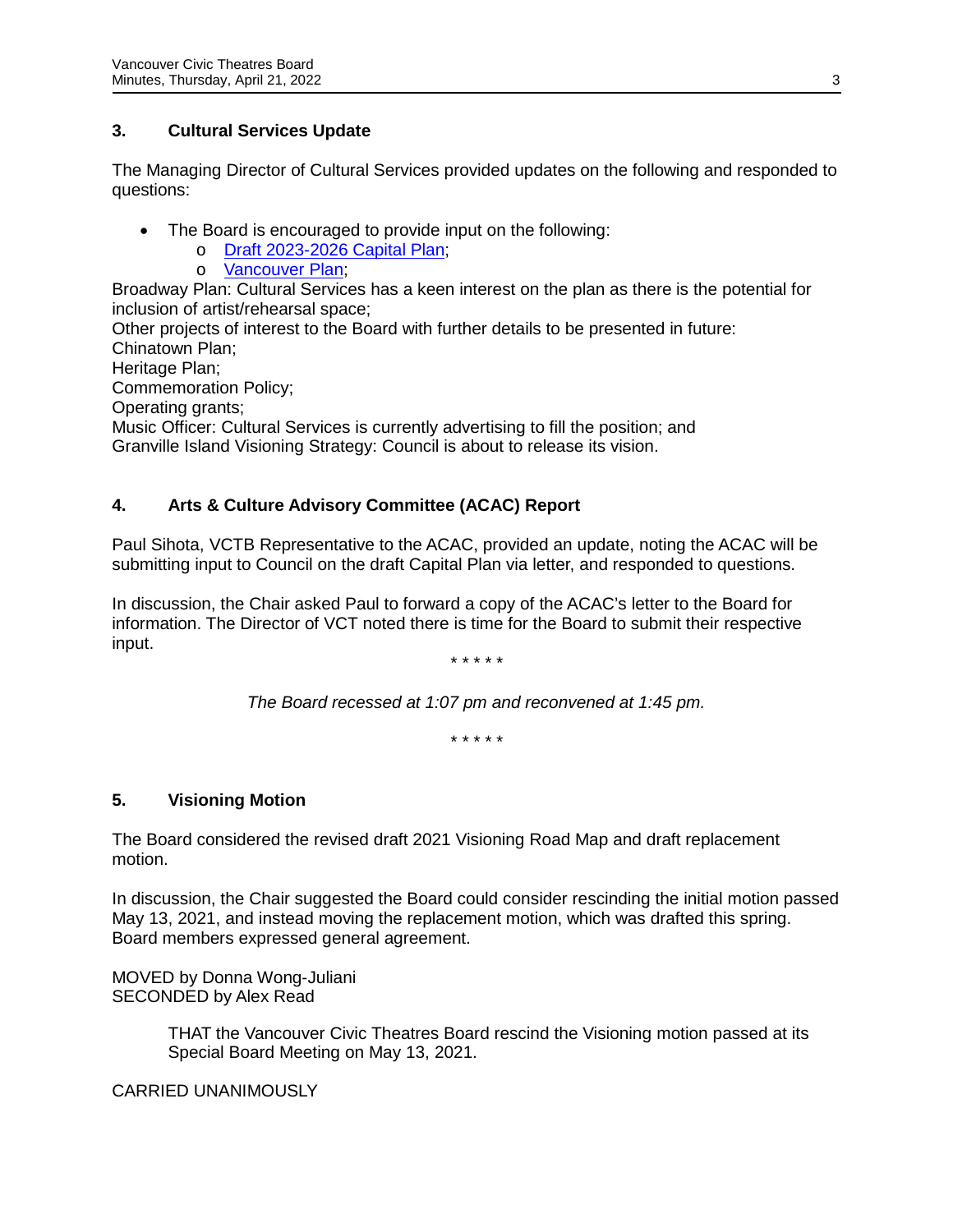MOVED by Donna Wong-Juliani SECONDED by Wendy Soobis

> WHEREAS the Vancouver Civic Theatres Board is committed to supporting the vitality, accessibility and financial health of Vancouver's largest suite of city-owned live performance venues as well as its vibrant arts scene;

WHEREAS Vancouver Civic Theatres' operations and revenues have been severely impacted by the effects of the COVID-19 pandemic, as has the entire cultural community and downtown core;

WHEREAS the Vancouver Civic Theatres Board has embarked on a significant internal visioning process to review and re-imagine the future of these venues;

WHEREAS the Vancouver Civic Theatres Board has produced a summary document, "Vancouver Civic Theatres 2021 Visioning Road Map," which outlines the results of this process and presents a preliminary plan for potential next steps for its realization;

WHEREAS the Vancouver Civic Theatres Board recognizes this plan reflects an internal visioning process intended to spark dialogue among stakeholders that now needs be shared with the broader for community for input. Further, that this critical stakeholder engagement process is not within the Vancouver Civic Theatres Board's purview;

WHEREAS the City's cultural ecology and cultural community are evolving and undergoing major changes, many of which are presently under review and/or being addressed by City policies and programs; and

WHEREAS Downtown Vancouver has faced unprecedented challenges as a result of the coronavirus pandemic, which call for a revitalization that renews the City Centre as a compelling area to work, live, and visit, regenerating economic activity and reinforcing our cultural vibrancy;

BE IT RESOLVED THAT the Vancouver Civic Theatres Board recommends:

- Vancouver City Council reviews and considers the ideas and projects proposed in "Vancouver Civic Theatres 2021 Visioning Road Map" document produced by the VCT Board;
- Vancouver City Council requests that City Management and Cultural Services review the Vancouver Civic Theatres 2021 Visioning Road Map to assess how these projects align with current and future strategies outlined in the City's *Culture* I *Shift* plan, and that they develop a budget for initial seed funding to address next steps, including initial stakeholder consultation, feasibility studies, preliminary business planning, and relevant research. These funds could potentially be repaid through funding sources outlined in the Visioning Road Map; and
- Once the above-noted staff review has been completed, Vancouver City Council appoints a steering committee to explore and lead major performing arts capital projects congruent with the goals outlined in the Vancouver Civic Theatres 2021 Visioning Road Map.